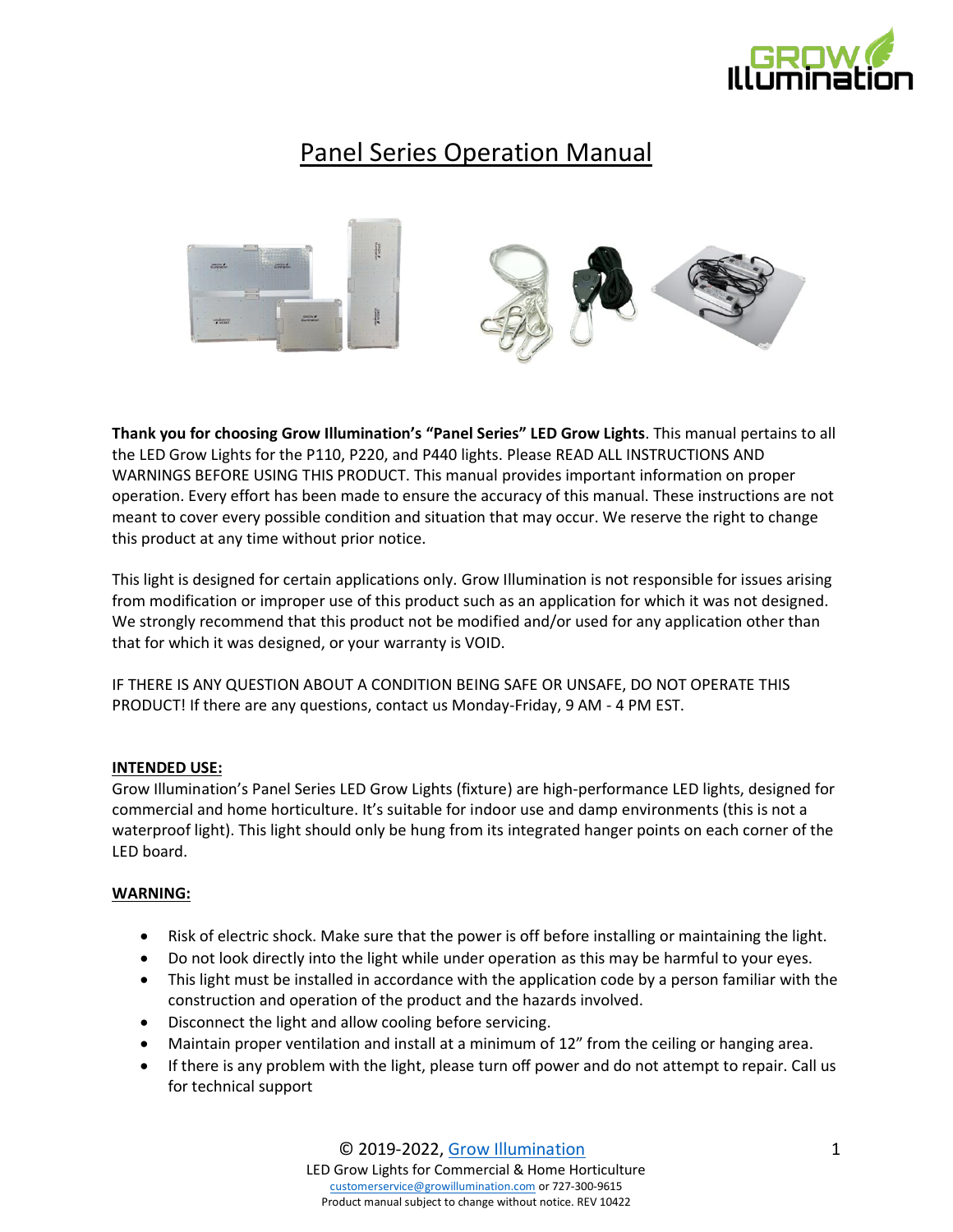## **SET-UP:**

- 1. Unbox and carefully lay light on flat area or table. Attach the 4 clips on the wire hangers into corresponding 4 holes on the edge of the light.
- 2. Clip the carabiner onto adjustable rope hanger, hang up the light onto the grow tent or other hanging point and then adjust to an appropriate height.
- 3. Plug the light in and adjust the output power with the dimmer.





## **BOX CONTENTS:**

- P110, P220, or P440 Light
- One ratchet hanger
- One 4-way cable system

## **NOTE:**

Additional information can be found on our website or call us, and we will be happy to help you.

## *LIMITED WARRANTY*

Grow Illumination warrants to the original purchaser the following products manufactured in accordance to our specifications against defective material or workmanship, but not against damage caused by accident, abuse, installation in violation of local codes, faulty installation, fixture misapplication, acts of nature, alteration of product, and improper operation or improper installation.

## **FIXTURE HOUSINGS:**

Fixture, including housing but excluding driver and LED modules: For a period of five (5) years from date of purchase.

### **LED MODULES:**

LED Modules, For a period of five (5) years from date of ship date as indicated by the date from your invoice for each product.

© 2019-2022, [Grow Illumination](http://www.growillumination.com/) LED Grow Lights for Commercial & Home Horticulture [customerservice@growillumination.com](mailto:customerservice@growillumination.com) or 727-300-9615 Product manual subject to change without notice. REV 10422